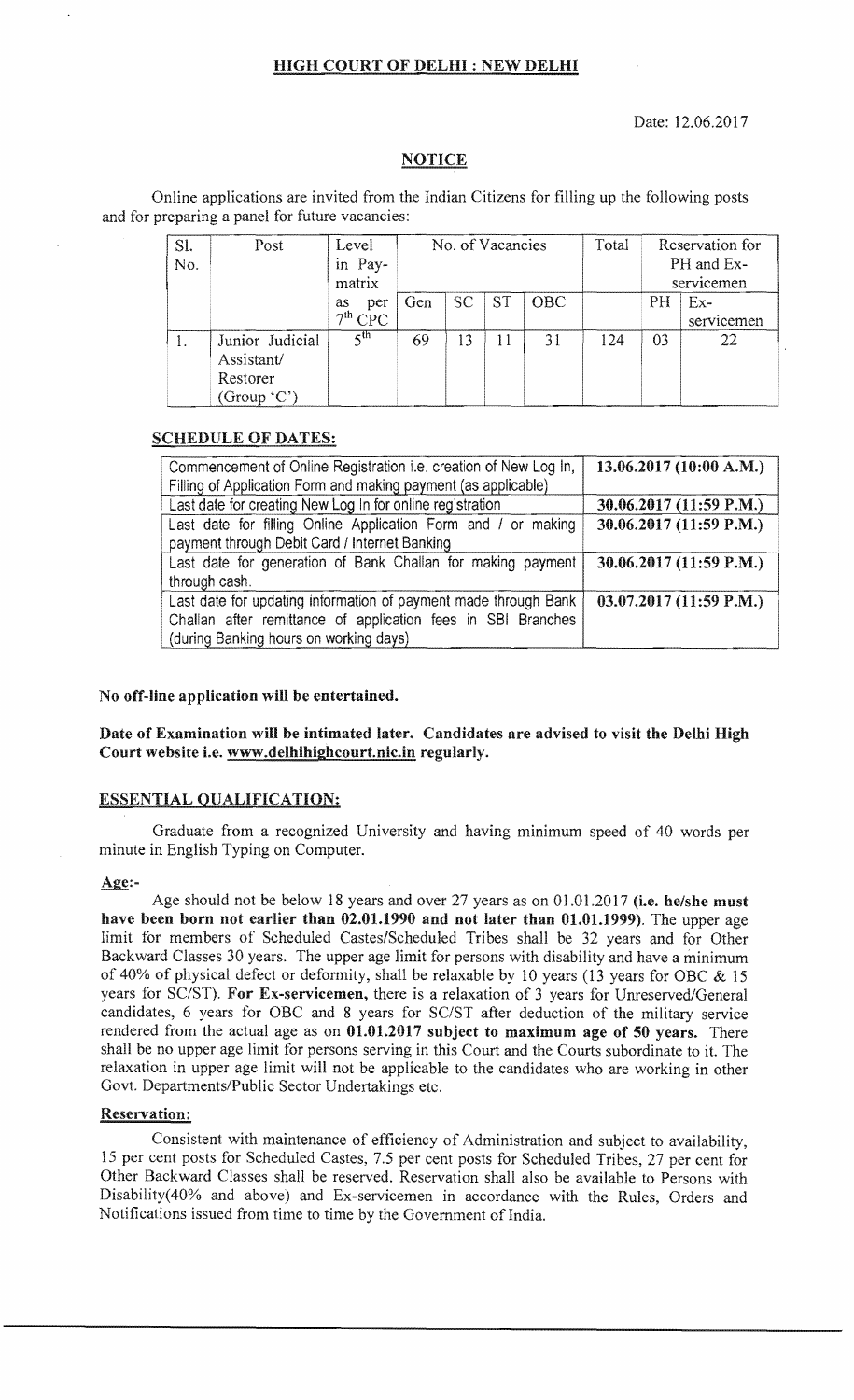# Mode of Selection:

Eligible candidates will be required to appear in a written test of two hours based on Multiple Choice Question pattern in English consisting of (I) Language Comprehension (II) General Awareness (III) General Mathematics & (IV) Reasoning Ability, carrying a weightage of 180 marks. There shall be 25% negative marking for each wrong answer. Those candidates who qualify in the written test shall be required to appear in comprehension/essay writing test (of 50 marks) and those who qualify the same shall be called for typing test in English on Computer of a duration of 10 minutes at the speed of 40 w.p.m.. The candidates who qualify the typing test will be called for interview. Candidates with knowledge of operating Computer would be given weightage. Final merit of successful candidates will be prepared on the basis of aggregate of their performance in all examinations viz. objective type, comprehension/ essay writing test  $\&$ interview.

The qualifying marks for the objective type and the comprehension/essay writing test and interview shall be as under:

| Category   |                    | Qualifying marks   Qualifying marks for   Qualifying marks               |               |  |  |
|------------|--------------------|--------------------------------------------------------------------------|---------------|--|--|
|            | for objective test | comprehension/essay                                                      | for interview |  |  |
|            |                    | writing                                                                  |               |  |  |
| General    |                    |                                                                          |               |  |  |
|            | 180 marks)         | marks)                                                                   | marks)        |  |  |
| SC/ST/OBC/ |                    | 81 (i.e. $45\%$ of $\vert$ 22.5 (i.e. $45\%$ of $50\vert 09$ (out of 35) |               |  |  |
| PH         | 180 marks)         | marks)                                                                   | marks)        |  |  |

## Examination Fee:

A non-refundable online fee of  $\bar{\tau}$  300/- (Rupees three hundred only) will be payable by male General as well as OBC candidates along with applicable transaction charges. No fee shall be charged from the SC/ST/Persons with disability/Ex-Servicemen and Women candidates. It is clarified that the fee once paid shall not be refunded under any circumstances. It is also clarified that no chargeback will be entertained.

## How to apply:-

Application Forms can be filled up online on the website of this Court www.delhihighcourt.nic.in. The candidates already in Government Service should get their applications forwarded along with prescribed certificate from their head of office through proper channel.

No scrutiny of applications for the eligibility and other aspects will be undertaken at the stage of objective test, descriptive test and typing test, therefore, the candidature will be provisional only and subject to scrutiny at appropriate stage. The candidates are advised to go through the requirements of educational qualification, age etc. and satisfy themselves that they are eligible before applying. Copies of supporting documents will be sought at the time of interview only from those candidates who will be shortlisted for interview. When scrutiny is undertaken, if any claim made in the application is not found substantiated, the candidature will be cancelled and Delhi High Court's decision shall be final.

Candidates seeking reservation benefits available for *SC/ST/OBCIPH/Ex-*Servicemen must ensure that they are entitled to such reservation as per eligibility prescribed in the Notice. They should also be in possession of the required certificates in the prescribed format in support of their claim at the time of application.

Candidates belonging to OBC candidates are required to have non-creamy layer certificate (having the validity as per the Government Instructions issued from time to time) in support of their claim.

While applying for the post, the applicants should also bear in mind that the selected candidates will also have to work even at odd hours and on holidays, if so required.